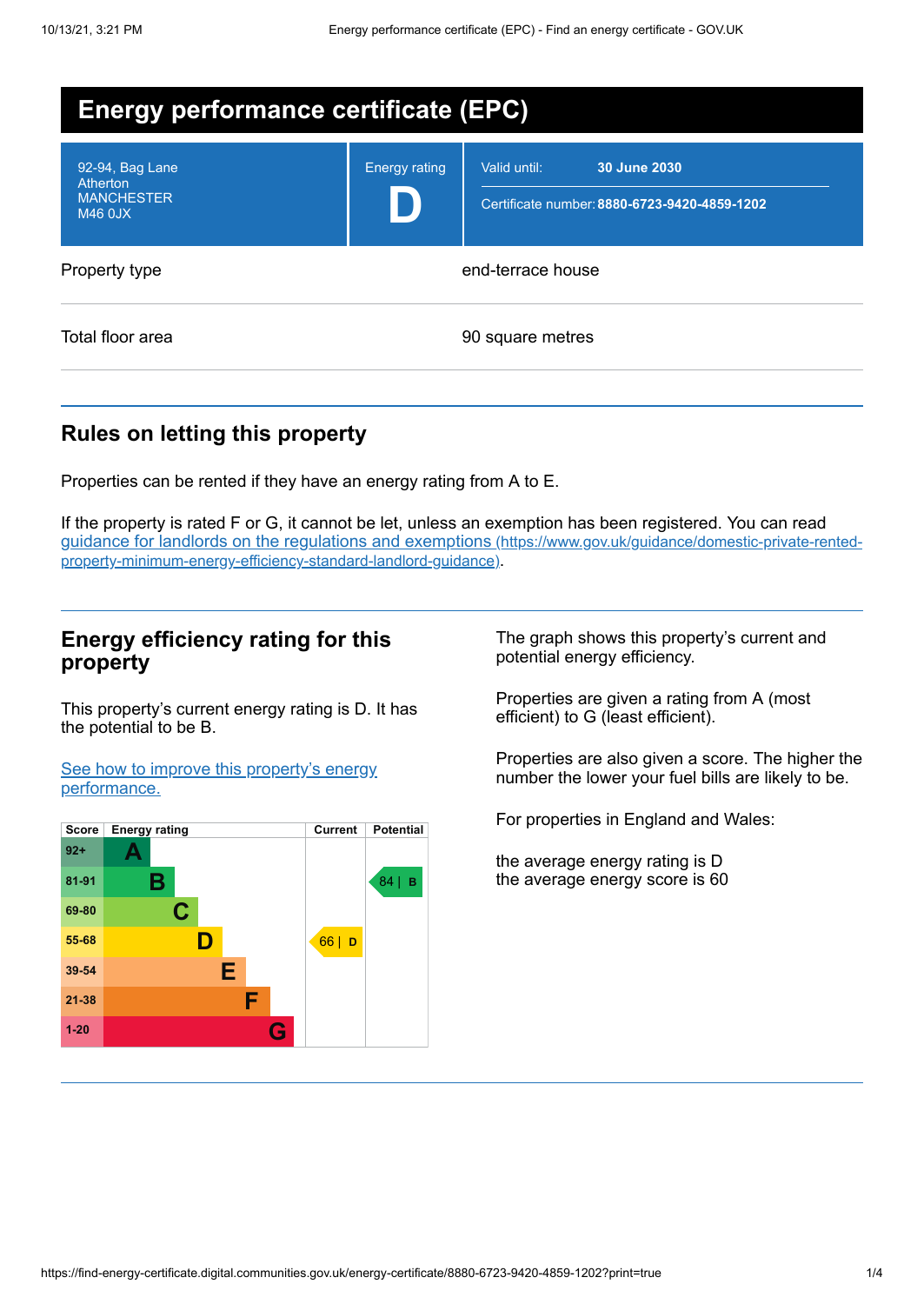# **Breakdown of property's energy performance**

This section shows the energy performance for features of this property. The assessment does not consider the condition of a feature and how well it is working.

Each feature is assessed as one of the following:

- very good (most efficient)
- good
- average
- poor
- very poor (least efficient)

When the description says "assumed", it means that the feature could not be inspected and an assumption has been made based on the property's age and type.

| <b>Feature</b>       | <b>Description</b>                             | Rating    |
|----------------------|------------------------------------------------|-----------|
| Wall                 | Cavity wall, as built, no insulation (assumed) | Poor      |
| Roof                 | Pitched, 250 mm loft insulation                | Good      |
| Window               | Fully double glazed                            | Average   |
| Main heating         | Boiler and radiators, mains gas                | Good      |
| Main heating control | Programmer, room thermostat and TRVs           | Good      |
| Hot water            | From main system                               | Good      |
| Lighting             | Low energy lighting in all fixed outlets       | Very good |
| Floor                | Suspended, no insulation (assumed)             | N/A       |
| Secondary heating    | None                                           | N/A       |

### **Primary energy use**

The primary energy use for this property per year is 237 kilowatt hours per square metre (kWh/m2).

### **Additional information**

Additional information about this property:

Cavity fill is recommended

#### **Environmental impact of this property** One of the biggest contributors to climate change is carbon dioxide (CO2). The energy used for heating, lighting and power in our homes produces over a quarter of the UK's CO2 emissions. An average household produces 6 tonnes of CO2 This property produces 3.8 tonnes of CO2 This property's potential production 1.9 tonnes of CO2 By making the [recommended](#page-2-0) changes, you could reduce this property's CO2 emissions by 1.9 tonnes per year. This will help to protect the environment. Environmental impact ratings are based on assumptions about average occupancy and energy use. They may not reflect how energy is consumed by the people living at the property.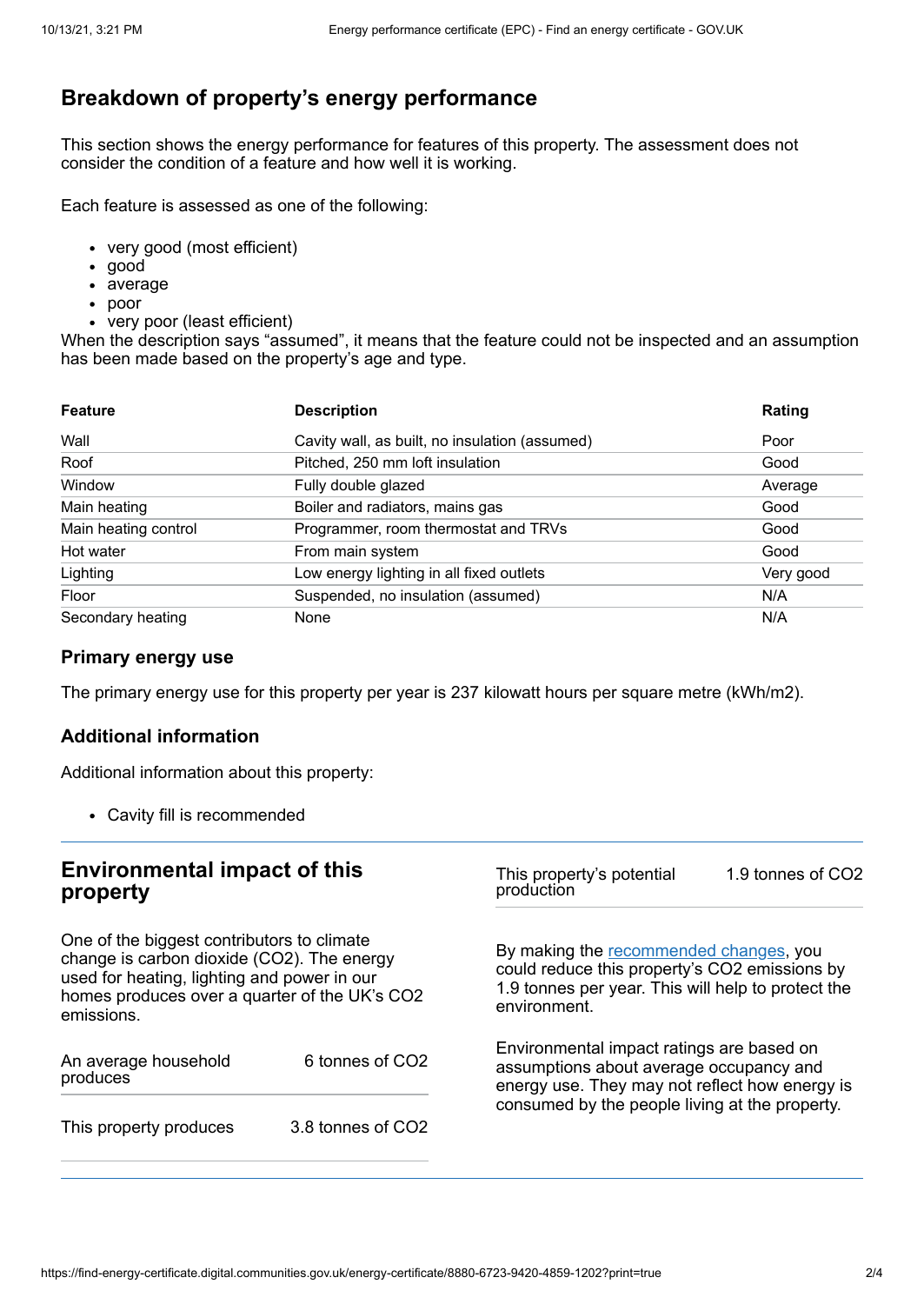# <span id="page-2-0"></span>**How to improve this property's energy performance**

Making any of the recommended changes will improve this property's energy efficiency.

If you make all of the recommended changes, this will improve the property's energy rating and score from D (66) to B (84).

| <b>Recommendation</b>                 | <b>Typical installation cost</b> | <b>Typical yearly saving</b> |
|---------------------------------------|----------------------------------|------------------------------|
| 1. Cavity wall insulation             | £500 - £1.500                    | £109                         |
| 2. Floor insulation (suspended floor) | £800 - £1.200                    | £49                          |
| 3. Solar water heating                | £4,000 - £6,000                  | £32                          |
| 4. Solar photovoltaic panels          | £3,500 - £5,500                  | £306                         |

#### **Paying for energy improvements**

Find energy grants and ways to save energy in your home. [\(https://www.gov.uk/improve-energy-efficiency\)](https://www.gov.uk/improve-energy-efficiency)

| <b>Estimated energy use and</b> |  |  |
|---------------------------------|--|--|
| potential savings               |  |  |

| Estimated yearly energy<br>cost for this property | £830 |
|---------------------------------------------------|------|
| Potential saving                                  | £191 |

The estimated cost shows how much the average household would spend in this property for heating, lighting and hot water. It is not based on how energy is used by the people living at the property.

The estimated saving is based on making all of the [recommendations](#page-2-0) in how to improve this property's energy performance.

For advice on how to reduce your energy bills visit Simple Energy Advice [\(https://www.simpleenergyadvice.org.uk/\)](https://www.simpleenergyadvice.org.uk/).

### **Heating use in this property**

Heating a property usually makes up the majority of energy costs.

#### **Estimated energy used to heat this property**

| Space heating | 11422 kWh per year |
|---------------|--------------------|
| Water heating | 2188 kWh per year  |

### Potential energy savings by installing insulation

| Amount of energy saved |
|------------------------|
|                        |

**Cavity wall insulation** 2333 kWh per year

You might be able to receive Renewable Heat Incentive payments [\(https://www.gov.uk/domestic](https://www.gov.uk/domestic-renewable-heat-incentive)renewable-heat-incentive). This will help to reduce carbon emissions by replacing your existing heating system with one that generates renewable heat. The estimated energy required for space and water heating will form the basis of the payments.